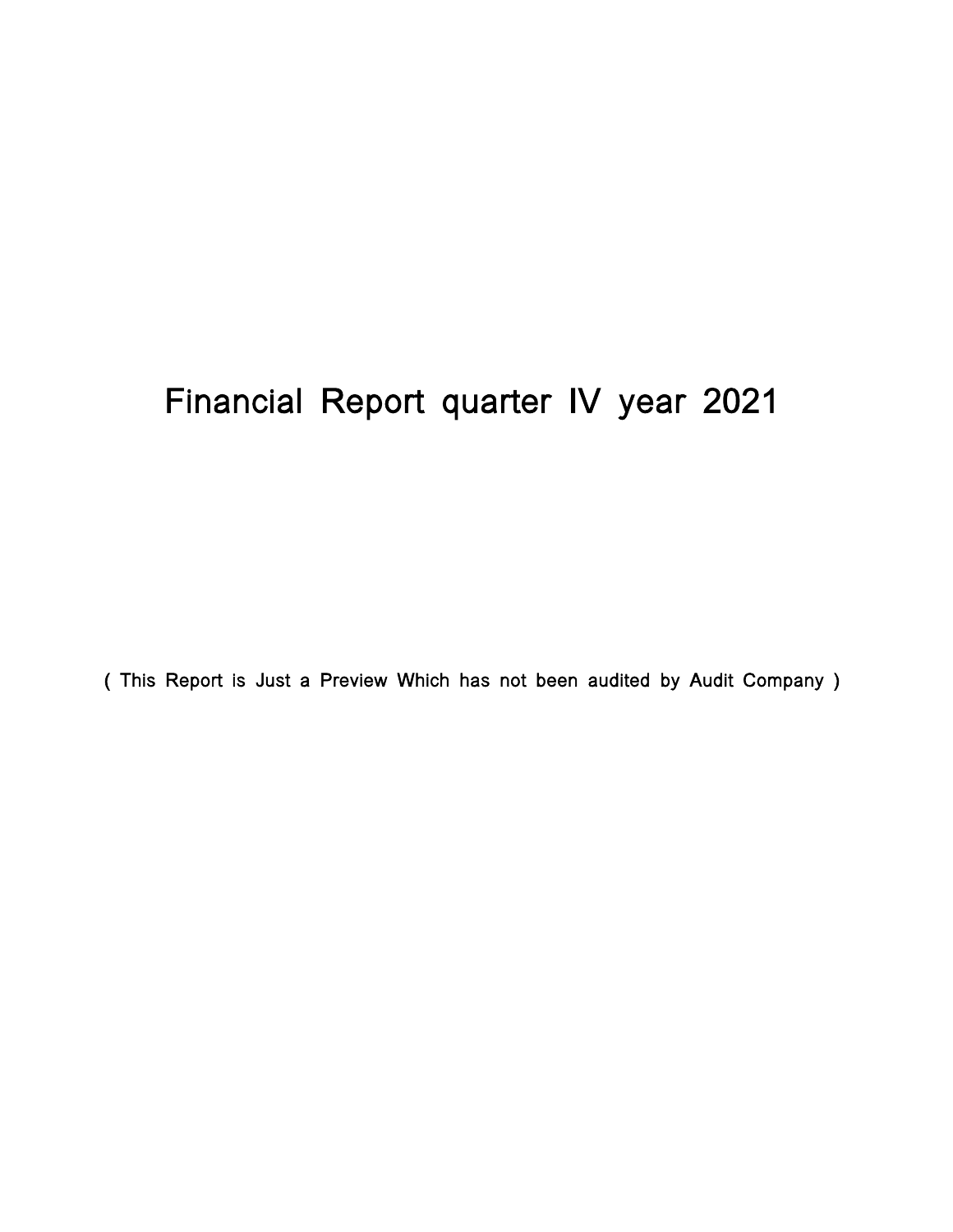THE JOINT DEVELOPMENT BANK.LTD

Head office + Braches and Units Services Tel: 021 213531-6

## **BALANCE SHEET quarter IV year 2021**

Currency:ALL LAKm

| <b>Code</b>               | <b>LIABILITIES AND CAPILAL</b>                                             | <b>Note</b> | <b>Amount</b> |              |  |
|---------------------------|----------------------------------------------------------------------------|-------------|---------------|--------------|--|
|                           |                                                                            |             | 31-Dec-21     | 30-Sep-21    |  |
| I                         | The letter must be sent to banks and other financial<br>institutions       |             | 1,166,281.36  | 946,262.85   |  |
|                           | 1. Unlimited deposit                                                       |             | 264,704.92    | 169,808.03   |  |
|                           | 2. Loans and other receipts                                                |             | 901,576.44    | 776,454.82   |  |
| $\mathbf{I}$              | This card must be sent to the customer                                     |             | 8,740,467.33  | 5,945,354.89 |  |
|                           | 1. Deposit                                                                 |             | 8,740,465.83  | 5,945,353.04 |  |
|                           | 2. The petition must send other                                            |             | 1.50          | 1.85         |  |
| Ш                         | Stocks sold with a repurchase agreement                                    |             | $\sim$        | $\sim 10$    |  |
| $\underline{\mathbf{IV}}$ | The invoice must be delivered originating from a securities deal           |             |               |              |  |
| $\underline{\mathbf{V}}$  | Other debts                                                                |             | 415,105.08    | 250,874.83   |  |
|                           | 1. Interest and other outstanding expenses                                 |             | 286,954.27    | 194,990.63   |  |
|                           | 2. Account between head office and branch (in case of outstanding balance) |             |               |              |  |
|                           | 3. Before the delay                                                        |             |               |              |  |
|                           | 4. Other                                                                   |             | 128,150.81    | 55,884.20    |  |
| VI                        | Capital and holdings are the capital of the Bank                           |             | 684,105.93    | 574,194.96   |  |
|                           | 1. Registered capital                                                      |             | 424,666.10    | 404,666.10   |  |
|                           | 2. Share value increase                                                    |             | (30,757.05)   | (39,757.05)  |  |
|                           | 3. Reserve by law                                                          |             | 15,564.88     | 7,172.94     |  |
|                           | 4. Bank expansion business                                                 |             |               |              |  |
|                           | 5. Other reserves                                                          |             | 5,994.32      | 1,798.35     |  |
|                           | 6. Mistakes from new valuation                                             |             | 94,029.78     | 94,029.78    |  |
|                           | 7. Provision for provisions                                                |             | 37,815.95     | 22,365.40    |  |
|                           | 8. Retained earnings                                                       |             | 6.37          | (2,239.12)   |  |
|                           | 9. Result in instance of appoval                                           |             |               |              |  |
|                           | 10. Results of the year                                                    |             | 136,785.58    | 86,158.56    |  |
|                           | 11. Subsidies and funds allocated by the state                             |             |               |              |  |
|                           | 12. This card must be sent as a backup                                     |             | 11,005,959.67 |              |  |
|                           | <b>TOTAL:</b>                                                              |             |               | 7,716,687.52 |  |

tuna

 Vientiane Capital, Lao P.D.R, Date 07/01/2022  **Prepared Accounting Division Head of Credit Division Internal Audit Division Manager Director** กะบาลาม CUIL จากด **OPMEN** ANK R ms ວິໄລ ສີພະຟອນ

 **- -**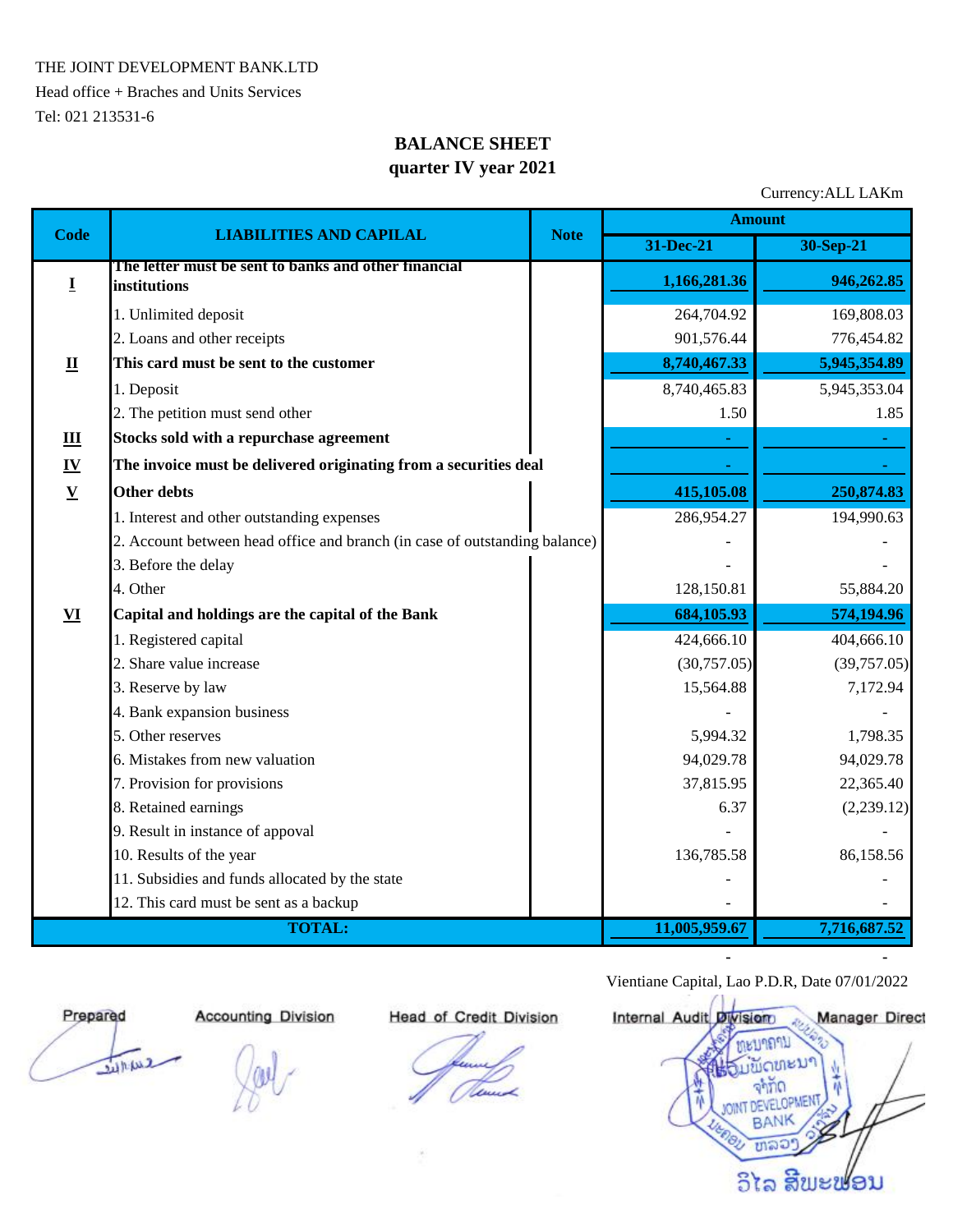## **BALANCE SHEET quarter IV year 2021**

| Currency: ALL LAKM                           |                                                                       |               |               |              |  |  |  |
|----------------------------------------------|-----------------------------------------------------------------------|---------------|---------------|--------------|--|--|--|
| <b>Code</b>                                  | <b>ASSETS</b>                                                         | <b>Note</b>   | <b>Amount</b> |              |  |  |  |
|                                              |                                                                       |               | 31-Dec-21     | 30-Sep-21    |  |  |  |
| I                                            | Cash and deposits at the central bank                                 |               | 1,927,795.54  | 2,186,223.61 |  |  |  |
|                                              | 1. Cash and hold it as ca                                             |               | 767, 262. 22  | 720,715.41   |  |  |  |
|                                              | 2. Deposits at banks and financial institutions                       |               | 1,160,533.32  | 1,465,508.20 |  |  |  |
| $\overline{\mathbf{u}}$                      | The loan must be received from another bank and financial institution | 291,878.94    | 236,012.92    |              |  |  |  |
|                                              | <b>Stock purchased with resale agreement</b>                          |               |               |              |  |  |  |
| $\frac{\mathbf{III}}{\mathbf{IV}}$           | <b>Investment in securities</b>                                       |               | 422,902.37    | 189,551.13   |  |  |  |
|                                              | 1. Trading securities                                                 |               | 4,300.00      | 4,300.00     |  |  |  |
|                                              | 2. Stocks for sale                                                    |               |               |              |  |  |  |
|                                              | 3. Investment securities                                              |               | 418,602.37    | 185,251.13   |  |  |  |
| $\underline{\mathbf{V}}$                     | Loans and advances to net clients                                     |               | 7,567,478.16  | 4,478,139.82 |  |  |  |
|                                              | Group / A investments, joint ventures and securities                  |               | 1,187.78      | 854.44       |  |  |  |
| ${\bf VI}$                                   | management activities                                                 |               |               |              |  |  |  |
| $\underline{\mathbf{V}}\mathbf{I}\mathbf{I}$ | <b>Leasing - Purchase and lease finance</b>                           |               |               |              |  |  |  |
| <b>VIII</b>                                  | <b>Net fixed assets</b>                                               |               | 270,944.48    | 232,660.45   |  |  |  |
| $\frac{IX}{X}$                               | 1. SOC is buying and under construction                               |               | 8,094.62      | 2,751.16     |  |  |  |
|                                              | 2. The NCC does not exist                                             |               | 160,454.26    | 147,699.61   |  |  |  |
|                                              | 3. There is an identity                                               |               | 93,309.37     | 82,209.68    |  |  |  |
|                                              | 4. Leasehold right (NBV)                                              |               | 9,086.23      |              |  |  |  |
|                                              | <b>Registered Capital deposited</b>                                   |               |               |              |  |  |  |
|                                              | <b>Other assets</b>                                                   |               | 523,772.41    | 393,245.12   |  |  |  |
|                                              | 1. Interest and other accrued income                                  |               | 107,978.45    | 34,564.28    |  |  |  |
|                                              | 2. Account between head office and branch                             |               |               |              |  |  |  |
|                                              | 3. Before the delay                                                   |               |               |              |  |  |  |
|                                              | 4. Other                                                              |               | 415,793.96    | 358,680.84   |  |  |  |
|                                              | <b>TOTAL:</b>                                                         | 11,005,959.67 | 7,716,687.52  |              |  |  |  |
|                                              |                                                                       |               |               |              |  |  |  |

Vientiane Capital, Lao P.D.R, Date 07/01/2022

Currency:<br>Albertus

June

 **Prepared Accounting Division Head of Credit Division Internal Audit Division Manager Director** าถาบ จากิด **DEVELOPMEN BANK** ຫລວ ວິໄລ ສີພະຟອນ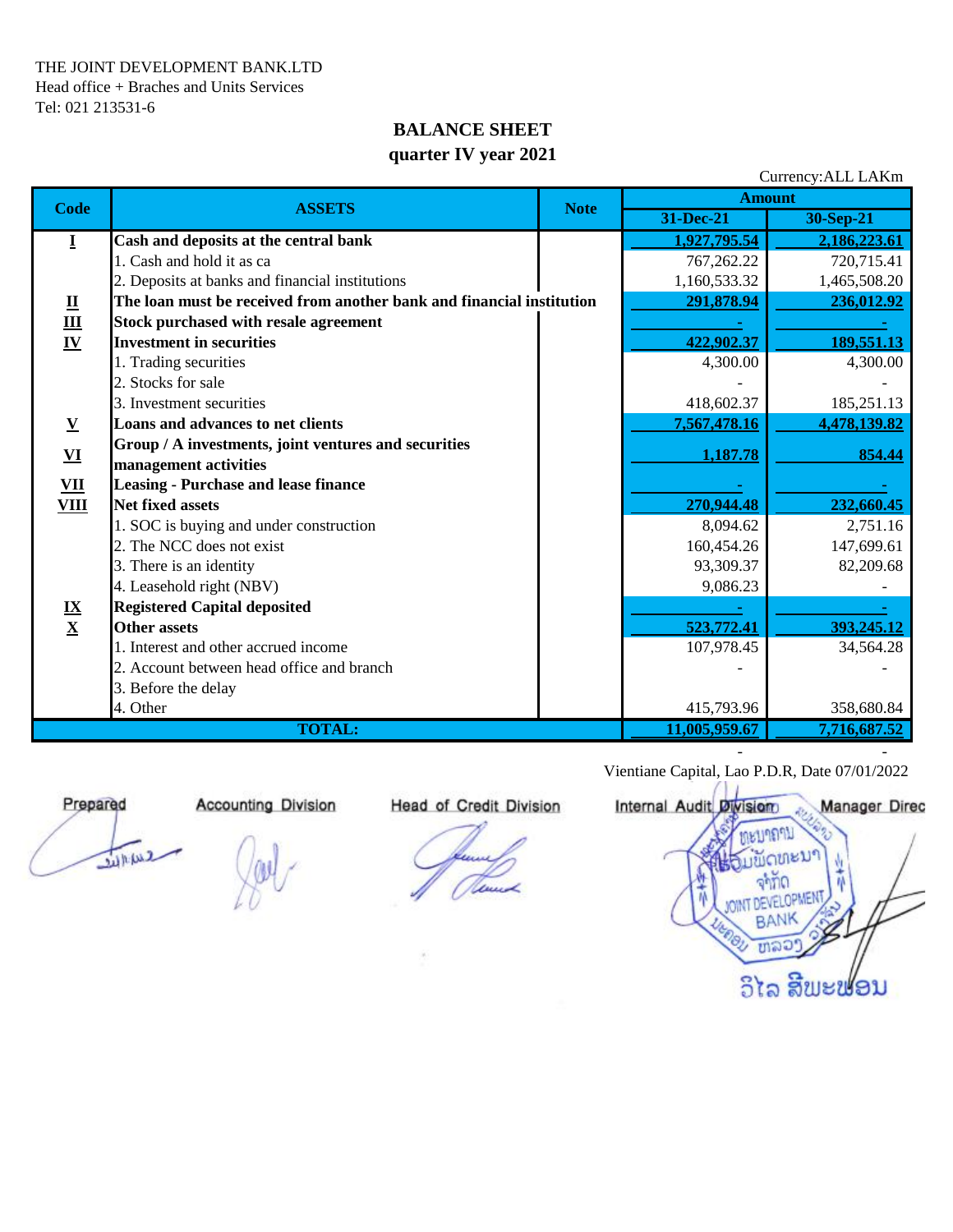#### THE JOINT DEVELOPMENT BANK.LTD

Head office + Braches and Units Services Tel: 021 213531-6

### **INCOME STATEMENT**

#### **quarter IV year 2021**

Currency:ALL LAKm **31-Dec-21 30-Sep-21 A OPERATING INCOME AND EXPENSES 1 Interest and similar income** 533,649.58 **533,649.58** 533,649.58 **533,649.58** 533,649.58 **533**,649.58 **533**,649.58 **533**,649.58 **533**,649.58 **533**,649.58 **533**,649.58 **533**,649.58 **533**,649.58 **533**,649.58 **533**,649.58 1.1 Interest and similar income from interbanks 1,266.62 352.56 1.2 Interest and similar income from customers 510,435.43 332,515.88 1.3 Interest from Securities sold under repurchase agreement 13,999.86 1,405.73 1.4 Interest from Securities for Sales landing 7,947.67 1.5 Other interest and similar income **2 Interest and similar expense (385,379.53) (259,529.48)** 2.1 Interest and similar expense for interbanks (32,657.93) (7,925.89) (7,925.89) 2.2 Interest and similar expense for customers (352,721.60) (251,537.34) 2.3 Interest on Securities sold under repurchase agreement (66.25) 2.4 Interest nd similar of Certificate Borrowing 2.5 Other interest and similar income  $\overline{a}$ **3 Net gain/(loss) from trading gold and other precious metals I NET INTEREST AND SIMILAR INCOME** 148,270.05 148,270.05 74,744.69 4 Income from Leasing 835.74 1,049.83 5 Expenses on Leasing 6 Revenue from operating lease 7 Expenses on ordinary Lease 8 Income from Securities for Sales 4.100.00 9 Fee and commission income 155,566.55 140,182.33 10 Fee and commission expense (15,388.85) (9,434.26) 11 Net gain/(loss) from Revaluated trading Securities 12 Net gain/(loss) from Securities for sales 13 Net gain/(loss) from dealing in foreign currencies 33,085.16 33,085.16 25,401.92 14 Net gain/(loss) from Conditional Instruments for Interesr Rate **II NET OPERATING INCOME** (1+3+..14) **322,068.65** 322,368.65 322,368.65 322,044.51 **B OTHER INCOME AND EXPENSES** 15 Other operating income 328,752.71 217,934.34 **16 Administration expenses** (106,125.25) (91,718.92) 16.1 Payroll and other staff costs (54,317.78) (48,330.26) 16.2 Other administrative expenses (51,807.47) (43,388.66) **17 Depreciation and amortization charges (27,882.02) (25,774.18) 18 Other operating expenses** (345,307.10) (229,358.61) **19 Net specific provision charges/reversal for loans to customers** 157.60 **157.60** 5,330.43 19.1 Specific provision expenses for loans to customers (14,456.93) (18,954.36) 19.2 Reversal of specific provision for loans to customers 14,614.53 14,614.53 24,284.79  $20$  Net gain/(loss) from selling Financial Asset **III Net INCOME AND EXPENSES (150,404.06) (123,586.94) IV TOTAL PROFIT BEFORE TAX** 171,964.59 **108,457.57** 21 Current enterprise income tax (35,179.00) (22,299.30) **Amount Code Item Note**

**V. PROFIT AFTER TAX** 86,158.27